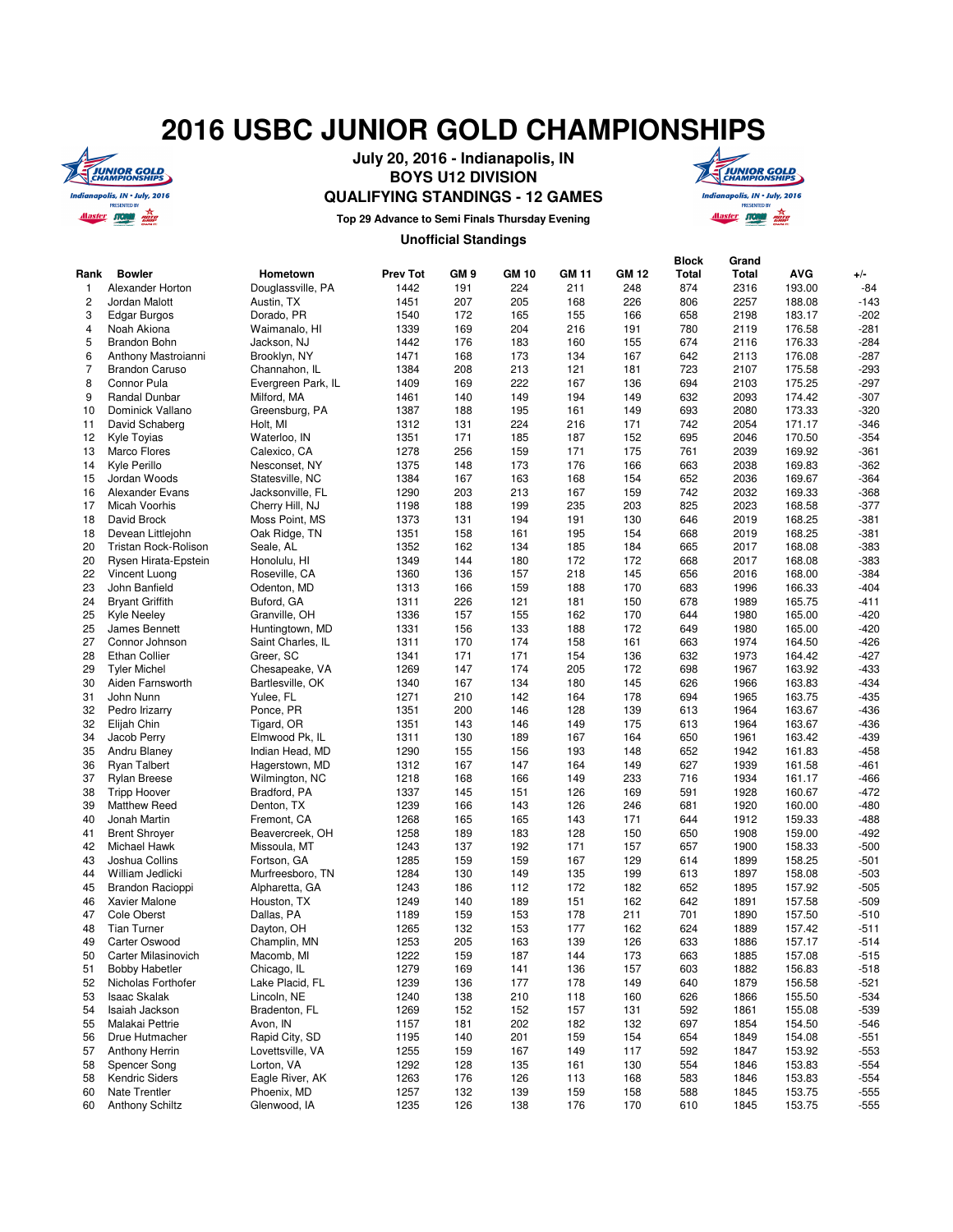| 62         | <b>Charlie Smith</b>                | Lexington, KY            | 1256         | 160        | 152        | 124        | 148        | 584        | 1840         | 153.33           | $-560$         |
|------------|-------------------------------------|--------------------------|--------------|------------|------------|------------|------------|------------|--------------|------------------|----------------|
| 62         | Trevor Zikuda                       | Lisle, IL                | 1166         | 192        | 169        | 145        | 168        | 674        | 1840         | 153.33           | $-560$         |
|            |                                     |                          |              |            |            |            |            |            |              |                  |                |
| 64         | lan Cain                            | Livonia, MI              | 1228         | 146        | 170        | 158        | 131        | 605        | 1833         | 152.75           | $-567$         |
| 65         | Jackson Bauer                       | Annandale, NJ            | 1218         | 158        | 167        | 146        | 142        | 613        | 1831         | 152.58           | $-569$         |
|            |                                     |                          |              |            |            |            |            |            |              |                  |                |
| 66         | <b>Andrew Kline</b>                 | Jackson, NJ              | 1208         | 163        | 155        | 133        | 169        | 620        | 1828         | 152.33           | $-572$         |
| 66         | <b>Ayden Davis</b>                  | Reading, PA              | 1145         | 159        | 186        | 191        | 147        | 683        | 1828         | 152.33           | $-572$         |
|            |                                     |                          |              |            |            |            |            |            |              |                  |                |
| 68         | <b>Wesley Yazell</b>                | Lexington, KY            | 1217         | 142        | 164        | 198        | 104        | 608        | 1825         | 152.08           | $-575$         |
| 69         | <b>Christian Knowles</b>            | Lilburn, GA              | 1195         | 134        | 159        | 172        | 160        | 625        | 1820         | 151.67           | $-580$         |
|            |                                     |                          |              |            |            |            |            |            |              |                  |                |
| 70         | Eli Korell                          | Saint Joseph, MO         | 1207         | 179        | 142        | 159        | 132        | 612        | 1819         | 151.58           | $-581$         |
| 71         | Daniel Brooks                       | Tampa, FL                | 1197         | 145        | 176        | 149        | 150        | 620        | 1817         | 151.42           | $-583$         |
|            |                                     |                          |              |            |            |            |            |            |              |                  |                |
| 72         | Logan Chappell                      | Forest Hill, MD          | 1167         | 137        | 160        | 188        | 163        | 648        | 1815         | 151.25           | $-585$         |
| 72         | <b>Rory Stubler</b>                 | Oostburg, WI             | 1146         | 161        | 177        | 154        | 177        | 669        | 1815         | 151.25           | $-585$         |
| 74         | <b>Kendall Battles</b>              | Philadelphia, PA         | 1236         | 124        | 158        | 151        | 144        | 577        | 1813         | 151.08           | $-587$         |
|            |                                     |                          |              |            |            |            |            |            |              |                  |                |
| 75         | <b>Chandler McCall</b>              | North Myrtle Beach, SC   | 1189         | 114        | 124        | 224        | 158        | 620        | 1809         | 150.75           | $-591$         |
| 76         |                                     |                          |              | 154        | 140        | 141        |            | 592        |              | 150.58           | $-593$         |
|            | Lawton Beasley                      | Rome, GA                 | 1215         |            |            |            | 157        |            | 1807         |                  |                |
| 77         | Shaine Fujii                        | Pearl City, HI           | 1190         | 168        | 161        | 130        | 152        | 611        | 1801         | 150.08           | $-599$         |
| 78         | <b>Robert Oakleaf</b>               | Fairdale, KY             | 1183         | 119        | 152        | 155        | 191        | 617        | 1800         | 150.00           | $-600$         |
|            |                                     |                          |              |            |            |            |            |            |              |                  |                |
| 79         | Tom Burns                           | Voorhees, NJ             | 1157         | 215        | 134        | 151        | 141        | 641        | 1798         | 149.83           | $-602$         |
| 80         | Deglan Mitchell                     | Zebulon, NC              | 1201         | 163        | 155        | 142        | 133        | 593        | 1794         | 149.50           | $-606$         |
|            |                                     |                          |              |            |            |            |            |            |              |                  |                |
| 81         | Samuel Calderon                     | Wichita, KS              | 1268         | 135        | 122        | 143        | 120        | 520        | 1788         | 149.00           | $-612$         |
| 82         | Dylan Beckjorden                    | Forest Lake, MN          | 1272         | 122        | 131        | 140        | 121        | 514        | 1786         | 148.83           | $-614$         |
|            |                                     |                          |              |            |            |            |            |            |              |                  |                |
| 83         | Grayson Lewis                       | Suffolk, VA              | 1221         | 128        | 126        | 186        | 118        | 558        | 1779         | 148.25           | $-621$         |
| 84         | Noah Saul                           | Hudson, FL               | 1181         | 166        | 161        | 137        | 133        | 597        | 1778         | 148.17           | $-622$         |
|            |                                     |                          |              |            |            |            |            |            |              |                  |                |
| 85         | Jacob Gunther                       | Chicago, IL              | 1205         | 113        | 151        | 142        | 162        | 568        | 1773         | 147.75           | $-627$         |
| 86         | Kyle Hanzak                         | Painesville, OH          | 1242         | 162        | 134        | 130        | 104        | 530        | 1772         | 147.67           | $-628$         |
|            |                                     |                          |              |            |            |            |            |            |              |                  |                |
| 87         | <b>Clifton Toomey</b>               | Millsboro, DE            | 1257         | 123        | 135        | 115        | 135        | 508        | 1765         | 147.08           | $-635$         |
| 88         | Michael Anderson                    | Olathe, KS               | 1169         | 172        | 140        | 132        | 150        | 594        | 1763         | 146.92           | $-637$         |
|            |                                     |                          |              |            |            |            |            |            |              |                  | $-641$         |
| 89         | Kobi Stokes                         | Vandalia, IL             | 1200         | 129        | 147        | 159        | 124        | 559        | 1759         | 146.58           |                |
| 90         | Jaylen Zaragoza                     | Clover, SC               | 1215         | 138        | 148        | 106        | 151        | 543        | 1758         | 146.50           | $-642$         |
| 91         | <b>Hayden Tarris</b>                | Bettsville, OH           | 1085         | 172        | 170        | 130        | 199        | 671        | 1756         | 146.33           | $-644$         |
|            |                                     |                          |              |            |            |            |            |            |              |                  |                |
| 92         | Jacob Johnson                       | Redford, MI              | 1236         | 132        | 138        | 127        | 116        | 513        | 1749         | 145.75           | $-651$         |
| 93         | <b>Anthony Fotis</b>                | Kalamazoo, MI            | 1152         | 138        | 152        | 163        | 136        | 589        | 1741         | 145.08           | $-659$         |
|            |                                     |                          |              |            |            |            |            |            |              |                  |                |
| 94         | <b>Crosby Richter</b>               | Sheboygan, WI            | 1151         | 166        | 116        | 155        | 152        | 589        | 1740         | 145.00           | $-660$         |
| 95         | Aydan Coffman                       | Elwood, IN               | 1223         | 141        | 138        | 97         | 137        | 513        | 1736         | 144.67           | $-664$         |
|            |                                     |                          |              |            |            |            |            |            |              |                  |                |
| 96         | Jason Laba                          | Lockport, IL             | 1118         | 148        | 187        | 157        | 125        | 617        | 1735         | 144.58           | $-665$         |
| 97         | Dmitri Richardson                   | Denver, CO               | 1184         | 138        | 128        | 156        | 127        | 549        | 1733         | 144.42           | $-667$         |
|            |                                     |                          |              |            |            |            |            |            |              |                  |                |
| 98         | Benjamin Holodnick                  | Spokane, WA              | 1077         | 187        | 131        | 182        | 155        | 655        | 1732         | 144.33           | $-668$         |
| 99         | Jacob Ballenger                     | Palmetto, GA             | 1091         | 131        | 153        | 180        | 176        | 640        | 1731         | 144.25           | $-669$         |
|            |                                     |                          |              |            |            |            |            |            |              |                  |                |
| 100        | Noel Ward                           | Mason, MI                | 1059         | 178        | 214        | 110        | 167        | 669        | 1728         | 144.00           | $-672$         |
| 101        | <b>Braden Kidd</b>                  | Plainfield, IL           | 1157         | 145        | 146        | 149        | 127        | 567        | 1724         | 143.67           | $-676$         |
|            | 102 Howard Stockwell                | Randolph Center, VT      | 1207         | 126        | 139        | 133        | 118        | 516        | 1723         | 143.58           | $-677$         |
|            |                                     |                          |              |            |            |            |            |            |              |                  |                |
| 103        | <b>Ben Martin</b>                   | Falls Church, VA         | 1120         | 121        | 169        | 171        | 139        | 600        | 1720         | 143.33           | $-680$         |
| 104        | Tommy Sanfilippo                    | Freehold, NJ             | 1141         | 153        | 155        | 135        | 124        | 567        | 1708         | 142.33           | $-692$         |
|            |                                     |                          |              |            |            |            |            |            |              |                  |                |
| 105        | Nicolas Trentler                    | Phoenix, MD              | 1139         | 126        | 116        | 155        | 164        | 561        | 1700         | 141.67           | $-700$         |
| 106        | Aiydan Hughes                       | New Braunfels, TX        | 1137         | 130        | 160        | 122        | 149        | 561        | 1698         | 141.50           | $-702$         |
|            |                                     |                          |              |            |            |            |            |            |              |                  |                |
| 106        | Nathan Arias                        | Lombard, IL              | 1071         | 131        | 159        | 192        | 145        | 627        | 1698         | 141.50           | $-702$         |
| 108        | Desmond Washington                  | White Plains, NY         | 1153         | 127        | 128        | 131        | 150        | 536        | 1689         | 140.75           | $-711$         |
|            |                                     |                          |              |            |            |            |            |            |              |                  |                |
| 109        | Christian Chan                      | Daly City, CA            | 1138         | 156        | 141        | 121        | 131        | 549        | 1687         | 140.58           | $-713$         |
| 109        | <b>Landen Miller</b>                | Tonica, IL               | 1132         | 139        | 132        | 141        | 143        | 555        | 1687         | 140.58           | $-713$         |
|            |                                     |                          |              |            |            |            |            |            |              |                  |                |
| 111        | Evan McDermott                      | Harrisburg, IL           | 1103         | 145        | 169        | 100        | 163        | 577        | 1680         | 140.00           | $-720$         |
|            | 112 Courtney Lloyd                  | Orange Park, FL          | 1154         | 128        | 160        | 114        | 120        | 522        | 1676         | 139.67           | $-724$         |
| 113        | Cohl Moore                          | Seymour, IN              | 1122         | 184        | 114        | 134        | 121        | 553        | 1675         | 139.58           | $-725$         |
|            |                                     |                          |              |            |            |            |            |            |              |                  |                |
| 114        | Kamar Farlow                        | Largo, MD                | 1119         | 136        | 130        | 168        | 121        | 555        | 1674         | 139.50           | $-726$         |
| 115        | Dustin Borho                        | Kitchener, ON            | 1044         | 153        | 202        | 139        | 134        | 628        | 1672         | 139.33           | $-728$         |
|            |                                     |                          |              |            |            |            |            |            |              |                  |                |
| 116        | Lohrghan Ziegler                    | Seattle, WA              | 1068         | 160        | 156        | 164        | 123        | 603        | 1671         | 139.25           | $-729$         |
| 117        | Cody Hall                           | Rives Junction, MI       | 1071         | 178        | 140        | 136        | 145        | 599        | 1670         | 139.17           | $-730$         |
|            |                                     |                          |              |            |            |            |            |            |              |                  |                |
| 118        | Harris Neu                          | Nolensville, TN          | 1174         | 130        | 136        | 128        | 101        | 495        | 1669         | 139.08           | $-731$         |
| 119        | Ronin Rivera                        | Colorado Springs, CO     | 1184         | 102        | 125        | 127        | 129        | 483        | 1667         | 138.92           | $-733$         |
|            | <b>Bryson Butterfield</b>           |                          |              |            |            |            |            |            |              |                  |                |
| 120        |                                     | Gooding, ID              | 1046         | 144        | 125        | 204        | 146        | 619        | 1665         | 138.75           | $-735$         |
| 121        | Joseph Dominguez                    | Englishtown, NJ          | 1072         | 146        | 150        | 171        | 123        | 590        | 1662         | 138.50           | $-738$         |
| 122        | Luke Henke                          | Plano, TX                | 1085         | 98         | 175        | 132        | 170        | 575        | 1660         | 138.33           | $-740$         |
|            |                                     |                          |              |            |            |            |            |            |              |                  |                |
| 123        | Peyton Slaven                       | Fort Wayne, IN           | 1145         | 134        | 158        | 125        | 96         | 513        | 1658         | 138.17           | $-742$         |
| 124        | Andrew Robitaille                   | Pittsfield, MA           | 1138         | 122        | 151        | 103        | 135        | 511        | 1649         | 137.42           | $-751$         |
|            |                                     |                          |              |            |            |            |            |            |              |                  |                |
| 125        | Janviere Rodriguez                  | San Juan, PR             | 1172         | 144        | 96         | 145        | 90         | 475        | 1647         | 137.25           | $-753$         |
| 126        | Devin Richards                      | Ft Myers, FL             | 1118         | 145        | 145        | 107        | 125        | 522        | 1640         | 136.67           | $-760$         |
|            |                                     |                          |              |            |            |            |            |            |              |                  |                |
| 127        | Aidin Deboer                        | Clearwater, FL           | 1131         | 121        | 131        | 138        | 117        | 507        | 1638         | 136.50           | $-762$         |
| 128        | Jadyn Washington                    | White Plains, NY         | 1096         | 141        | 137        | 149        | 114        | 541        | 1637         | 136.42           | $-763$         |
|            |                                     |                          |              |            |            |            |            |            |              |                  |                |
| 129        | Jake Underwood                      | Powder Springs, GA       | 1069         | 115        | 147        | 158        | 147        | 567        | 1636         | 136.33           | $-764$         |
|            | <b>Tyler Renner</b>                 | Grand Forks, ND          | 1094         | 118        | 97         | 185        | 141        | 541        | 1635         | 136.25           | $-765$         |
|            |                                     |                          |              |            |            |            |            |            |              |                  |                |
| 130        |                                     |                          |              |            |            |            |            |            |              |                  |                |
| 131        | Brayden Lee                         | Grand Island, NE         | 1061         | 162        | 149        | 141        | 113        | 565        | 1626         | 135.50           | $-774$         |
| 132        | lan Wright                          | Westland, MI             | 1156         | 119        | 105        | 114        | 126        | 464        | 1620         | 135.00           | $-780$         |
|            |                                     |                          |              |            |            |            |            |            |              |                  |                |
| 133<br>134 | <b>Spencer Mosher</b><br>Chris Bald | Ocala, FL<br>Raleigh, NC | 1114<br>1157 | 122<br>125 | 121<br>112 | 118<br>110 | 138<br>103 | 499<br>450 | 1613<br>1607 | 134.42<br>133.92 | -787<br>$-793$ |